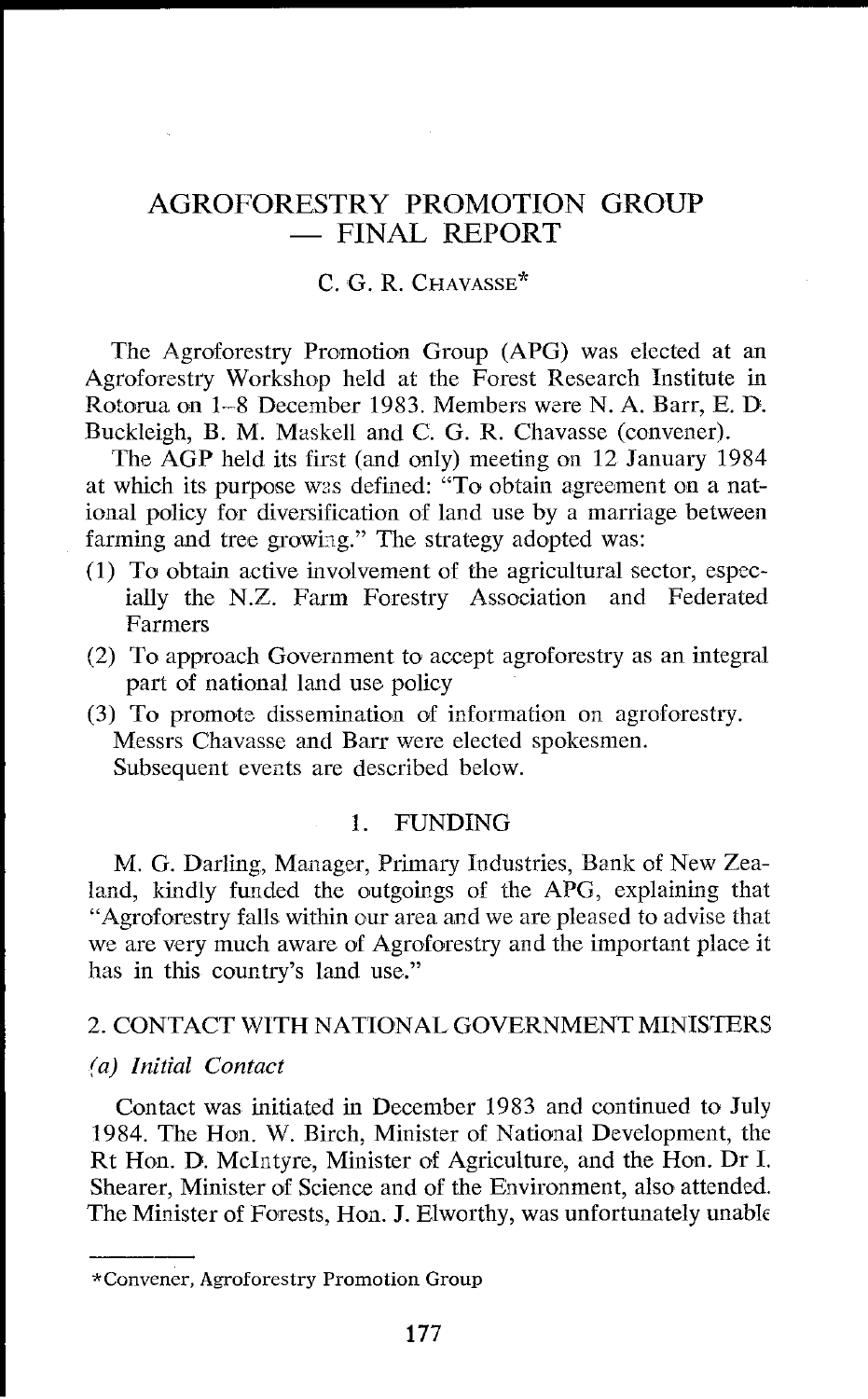to be present. In attendance werc I. Trotman and R. Cutler, N.Z. Forest Service; R. Miller, MWD Town and Country Planning Division; Ms K. Beatson, Government Research Unit; and I. Ritchie, MAF Chief Advisory Officer, Economics.

Mr Chavasse presented his report (which had been sent earlier) together with a submission, giving the farmers' point of view, by Mr Barr. The report contained several suggestions concerning the roles various government agencies could play in promoting agroforestry, and also suggested that government should examine the possibility of incorporating agroforestry in a comprehensive land use policy.

The Hon. W. Birch accepted the submissions and at once set up an Officials Committee to examine how the recommendations therein could be put into effect, to report back to him in two weeks. He undertook to keep the APG informed of progress.

On 22 February Mr Birch wrote: "I . . . believe [the meeting] provided a useful opportunity to review and discuss the current situation regsrding agroforestry. As a result of the meeting I have asked officials to prepare a paper for those Ministers with a direct interest in the subject and covering:

- "(1) The state of the art, including examination of the comments and conclusions arising out of the FRI Agroforestry Workshop, and the Agroforestry Promotion Group's work.
- " $(2)$  Suggestions and possible options for Government action, including comments **on** grants and incentives that could be used to encourage agroforestry.
- **"(3)** Consideratioa of any desirable changes in land use policy.
- "(4) An assessment of the appropriateness of current research efforts and an indication of any desirable changes.

"I feel I cannot take any further initiatives at this stage until officials have reported. I have, however, asked that the matter be given their prompt attention and once I have received the report I will be in a better position to consider what initiatives (if any) the Government might take in relation to the matters you have raised."

#### *(b) The* Officials *Committee Report*

The officials started work on the day after the meeting (15 February). I. Trotman acted as liaison man and sent a preliminary assessment to the Commissioner of Works, Wellington; the Director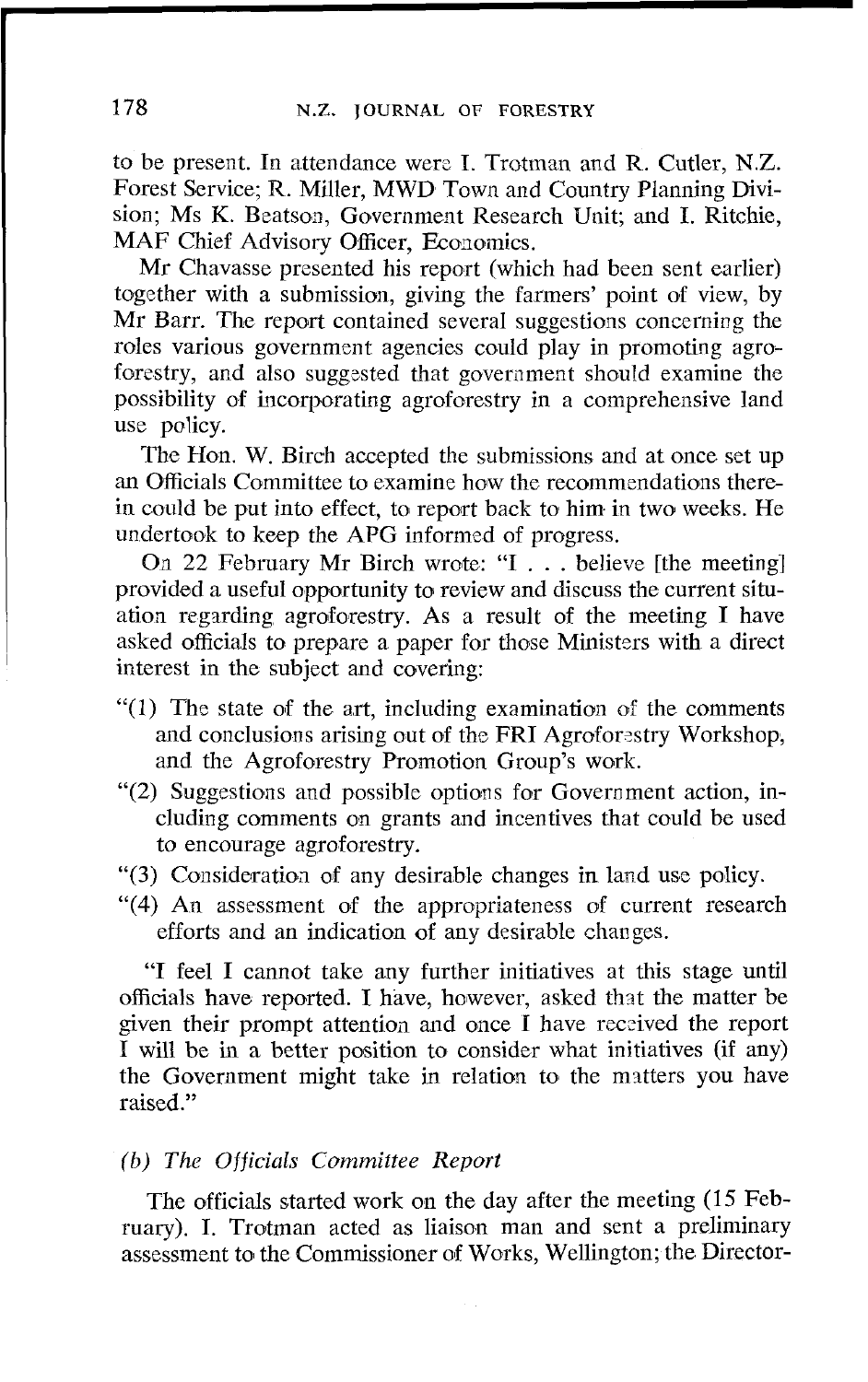General of Agriculture; the Director-General of the DSIR; the Commissioner for the Environment; and the Forest Research Institute. He stated *(inter* **alia)** that "the Ministers were convinced of the merits of the case for some move towards greater application of agroforestry" and suggested that the final efforts of the officials' committee should be to "Consider Government publishing a statement, to give a lead in fostering complementary and joint agricultural and forest development".

The first draft of the "Officials' Report on Agroforestry Policy" is dated 9 March 1984. It went into the matter in some detail, generally endorsing the APG's suggestions (with the exception of growing species other than radiata pine) and ended with suggestions on planning needs, including the role of central and local government.

The Officials' Report has not been published in spite of repeated requests by the APG and more recently by the President of the N.Z. Farm Forestry Association (NZFFA) to have it released. Possibly this is in part due to the change of Government in July 1984.

On 26 July Mr Birch wrote to Mr Chavasse: "I have appreciated your comments and helpful advice on [agroforestry] over the past few months, and like you hope that the impetus for this worthwhile form of land use will not be lost. I will of course continue to watch developments with interest. Thank you for the support for the initiatives I have endeavoured to carry through in relation to agroforestry."

The Labour Party's manifesto for the election included in its agricultural policy the promotion of agroforestry. A letter from the Hon. C. Moyle to J. Mortimer (President, NZFFA) dated 19 September 1984 states: 'In the light of updated information presented at the technical workshop" (see below) "there is a strong feeling amongst my officials that the March report should be re-drafted before being released."

It would appear that this report will never see the light of day, but it has had its effect, and events have overtaken it.

#### *(c) Technical Workshop on Agroforestry*

There is some evidence that agroforestry was discussed by Cabinet from time to time, from February 1984 to July, and a major effect of the unpublished Officials' Report was the organising of a Technical Workshop on agroforestry in Dunedin in May 1984. The "Proceedings" of this were promulgated in July 1984. It was attended by staff of the Ministry of Agriculture (both research and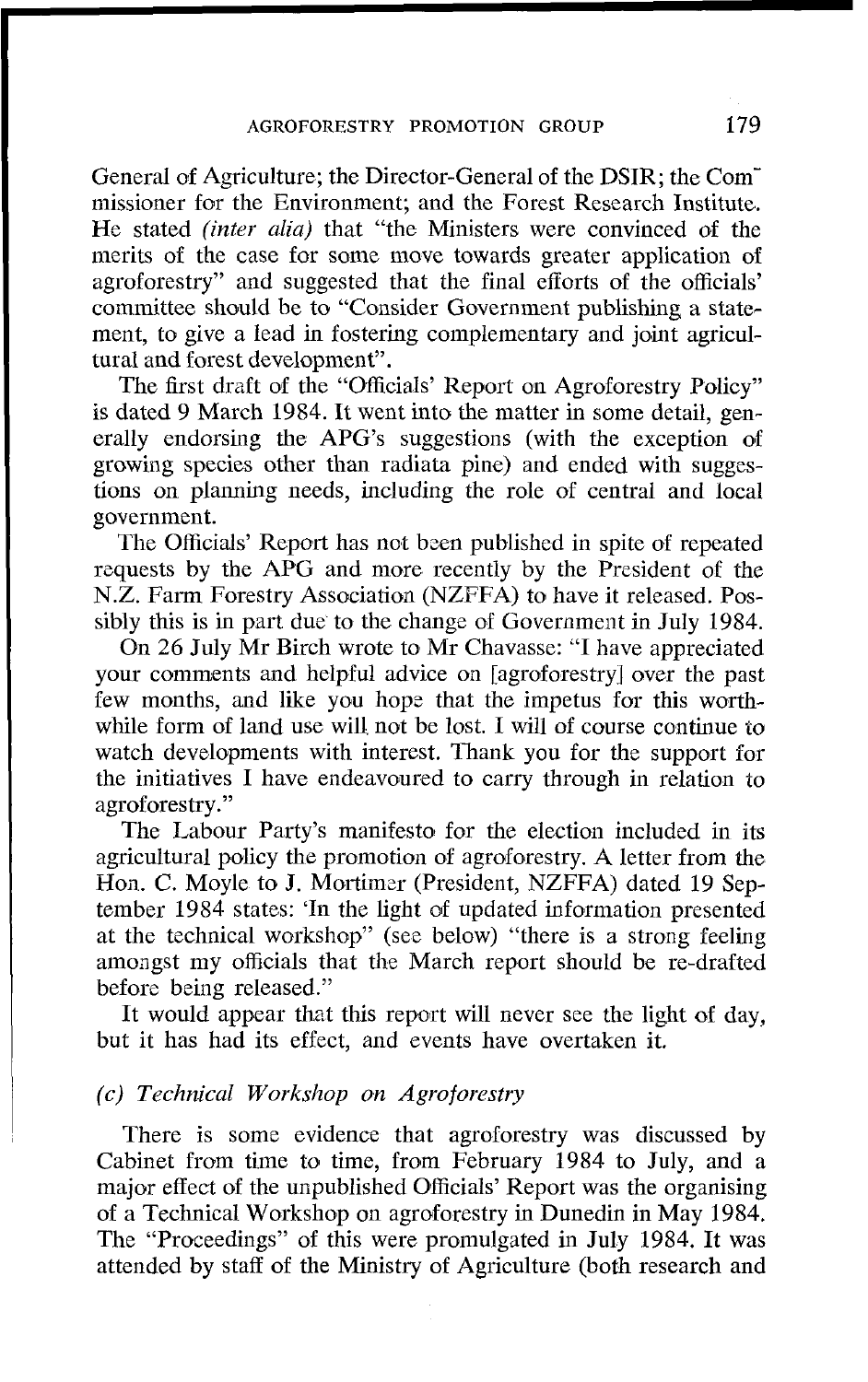administrative), Forest Service (FRI and Head Office), DSIR (Soil Bureau, Grasslands Division, Applied Biochemistry Division, Head Office), MWD, Department of Lands and Survey, Primc Minister's Department, and Massey University. The principal conclusion from the Workshop was: "Agroforestry could prove a useful diversification and wise land use for particular farmers over a wide range of environments." However, the general recommendation to Government was that the approach should be "low key" rather than major promotion.

#### **3.** FIELD PROMOTION

The major burden of field promotion has been borne by Mr Barr. He felt sure that there was "a degree of inertia" in official circles (including the Forest Service) which had to be overcome, and that the initiative must come from farmers. But farmers, also, needed "cducating". His first line of approach was to present articles in the *N.Z. Farmer, giving practical details on agroforestry. Then, at the* NZFFA AGM and Conference in Timaru, 9-12 April 1984, he proposed that "demonstration areas be set up by our organisation to teach farmers the correct methods of pruning and thinning". This was passed with some enthusiasm.

Mr Barr attended a meeting with D. Ruthcrford (NZFFA South lsland reprzsentative), Dr G. B. Sweet and L. Knowles (FRI) and I. Trotman, G. Mckenzie and J. Edmonds (NZFS Advisory Division). His proposal was that each local branch of the NZFFA should set up advisory groups (which would include NZFS Advisory officers) to promote agroforestry, and especially correct tending of tree crops. He also worked on a booklet, together with D. Franklin and J. Edmonds, which was subsequently edited by H. Bum (previously Director of Forest Production Division, FRI) and promulgated at the 1985 AGM and Conference of the NZFFA in Hamilton.

During 1984 and early 1985, Mr Barr spent a good deal of time in the South Island on promotion work, contacting individual farmers, and taking an active part in field days and the like. Among these were the following gatherings:

- High Country Farmers' Field Day at Miller's Flat, West Otago. Some 1500 people attended this gathering. Mr Barr's agroforestry message was well received, especially the need for timely pruning in a district where trees are prone to snow damage.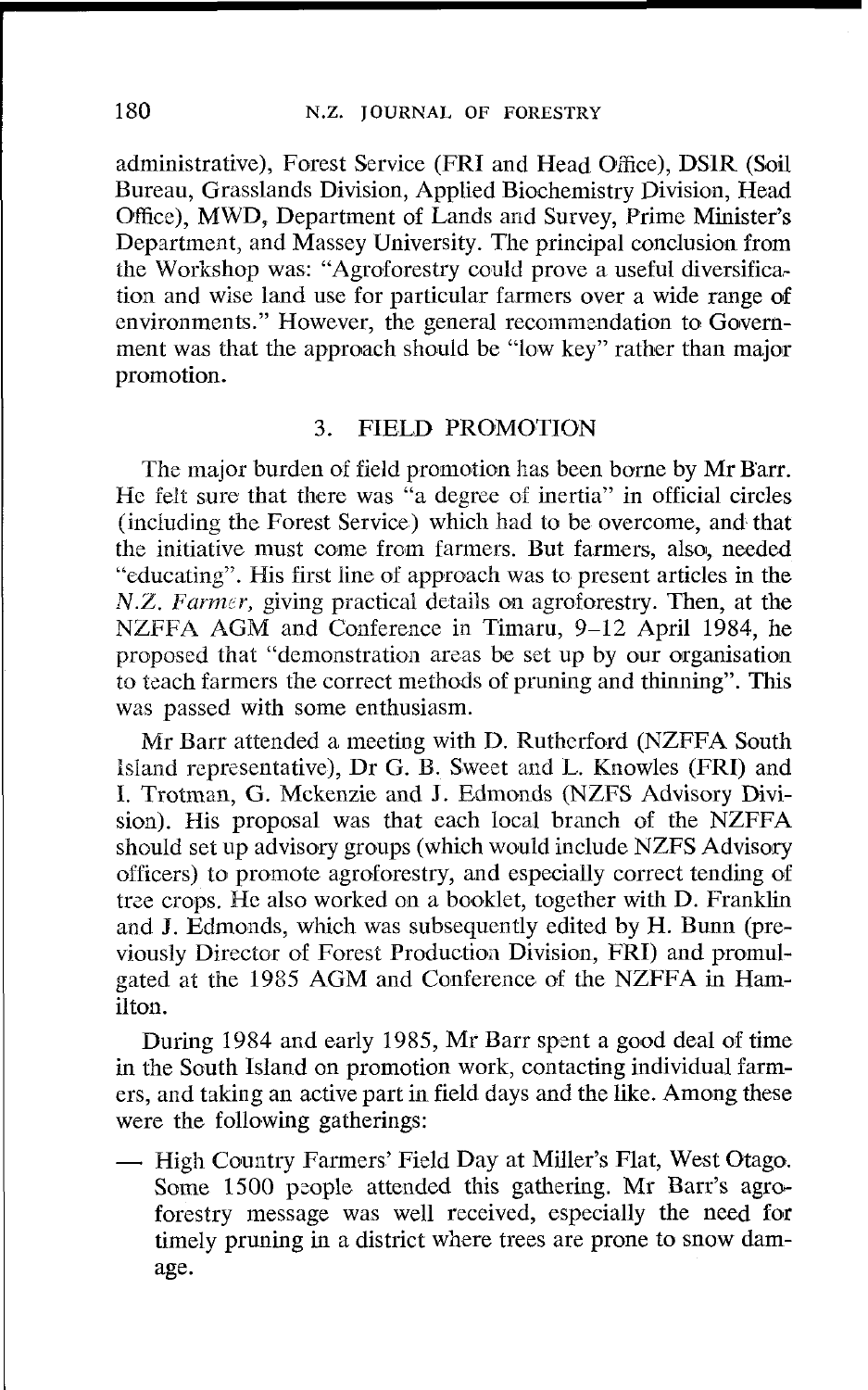- Invermay Field Day. This was attended by some 2300 people. Mr Barr lectured groups at hourly intervals, and again the message was well received.
- The South Otago Forestry Discussion Group. Members of this group now actively practise agroforestry, and their plantings are attracting wide attention in the region.
- Strathalan Field Day and Seminar, Southland. There is growing interest in this region also, and indeed the Forest Service is practising agroforestry in Otago Coast Forest.

In the North Island (especially Northland) Mr Barr has attended several seminars, and also field days in the Bay of Islands Region.

Following a seminar at Whangarei under the aegis of the Northland United Council, an "Agroforestry Demonstration Plantings Programme" has been set up, run jointly by MAF, Lands Department, Federated Farmers, Forest Service and NZFFA.

## 4. FEDERATED FARMERS

Following the meeting with Cabinet Ministers in February 1984. Mr Chavasse visited **R.** D. McLagan of Federated Farmers. Mr McLagan offered the full support of his organisation and suggested that one of his staff should join the APG as a contact man. The APG submission to the ministers was sent to Mr McLagan, and thereafter he was kept informed of developments.

At the 1984 NZFFA AGM and Conference, J. Mortimer was elected President. It seemed at that stage that the NZFFA would take over the aegis od the APG, and Mr Mortimer was urged to forge close links with Federated Farmers. He accordingly made contact with P. Elworthy, President of Federated Farmers. Mr Chavasse also wrote to Mr Elworthy, who replied that he and Mr Mortimer would set up a small group to liaise on this matter. Since then the NZFFA and Federated Farmers have worked together, and the APG has dropped out of the picture.

## 5. NZ FOREST SERVICE

Throughout, the APG has kept close contact with **DT** G. B. Sweet, of the Forest Research Institute, who has been punctilious in keeping the APG informed of developments. Contact has also been maintained with NZFS Head Office Advisory Division (I. Trotman). Mr Ban, especially, has maintained contact and worked actively with field staff, both of the NZFS Advisory Division and FRI (L. Knowles, D. Franklin, N. Ledgard especially).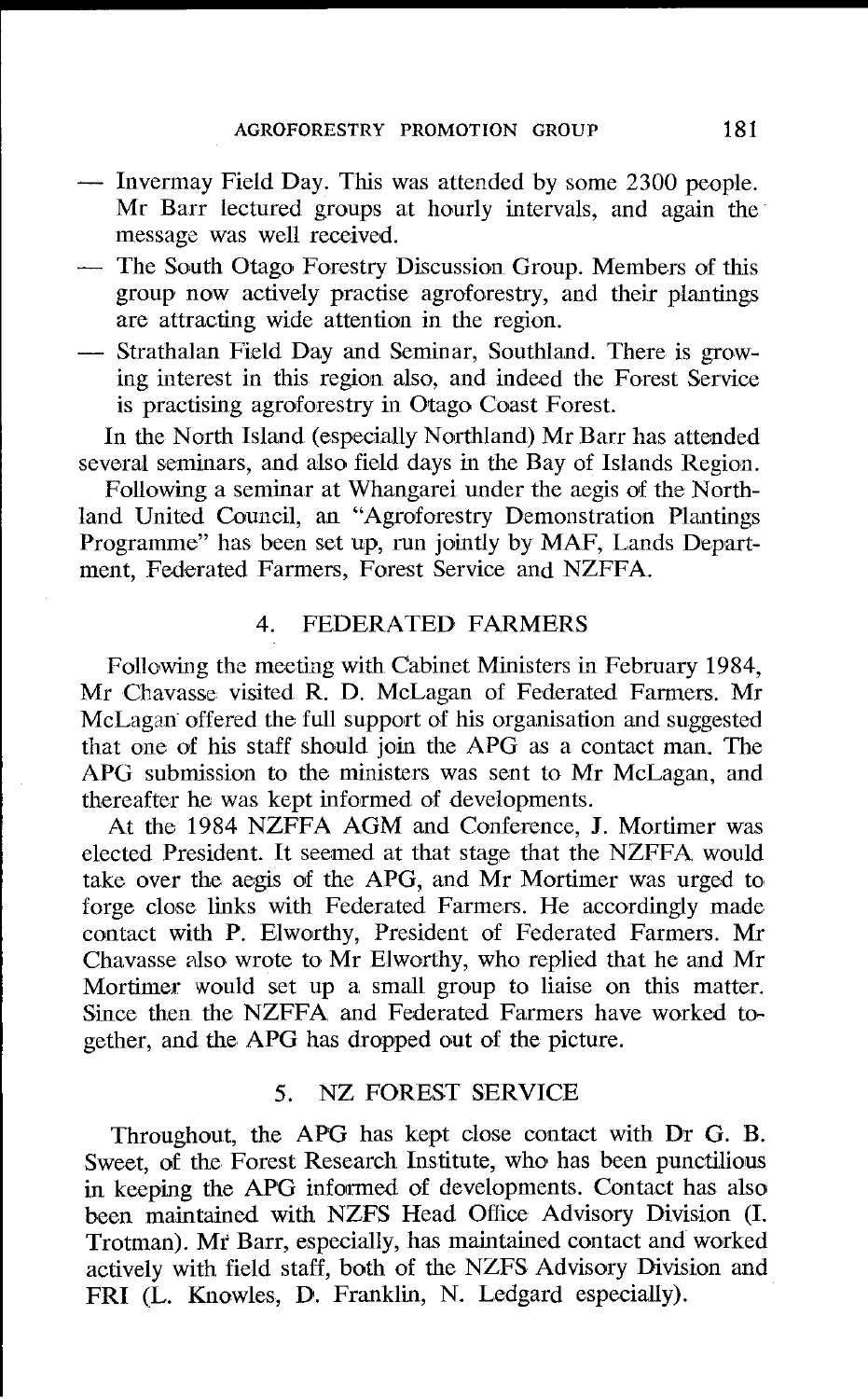However, much "behind-the-scenes" activity is unknown to the APG. The NZFS certainly worked hard to have the Officials Committee Report completed and promulgated, but met some reluctance from other government agencies, and has itself come to a firm policy stance on agroforestry. This was presented to an Agroforestry Seminar held in Kaikohe on 11 April 1985 in a paper prepared by the Director-Gencral of Forests, A. Kirkland. This sets out the "Joint Departmental Policy on Agroforestry", endorsed in March 1985 by "the respective Ministers". It would appear that this joint policy was triggered off by the meeting of the APG with Cabinet Ministers in February 1984, and it indicates that the APG's work is done. A copy of the policy is given in Appendix 1.

### 6. NZ lNST1TUTE OF FORESTERS

Mr Chavasse informed NZIF of the work of APG in the early stages. The NZIF AGM and Conference in May 1984 had as its theme "Forestry and the Small Grower". Mr Chavasse was asked to present the Keynote Address on this subject. This paper was well received.

## 7. NZ FARM FORESTRY ASSOCIATION

Certain facets of the APG's contacts with NZFFA have already been noted under "Field Promotion" and "Federated Farmers" above. In May 1984 Mr Chavasse sent to J. Mortimer, President of NZFFA, a copy of the APG's submission to Cabinet ministers, of February 1984. Mr Chavasse also sent a copy of this paper to the new Minister of Forests, the Hon. Koro Wetere. In his reply, Mr Wetere wrote, "I very much appreciate you forwarding this information and also for your offer of assistance in any way in the development of this concept. 1 will also . . . be discussing this matter with my colleague, the Minister of Agriculture." Mr Mortimer also wrote to the Hon. C. Moyle (Minister of Agriculture), and asked Mr Chavasse to prepare a submission for a meeting with him (Mr Moyle) later. Both Mr Wetere and Mr Moyle wrote to Mr Mortimer advising him of the current position on 19 September 1984.

Mr Mortimer then arranged for a meeting with the Primary Production and Marketing Caucus Committee, and asked Mr Chavasse to attend, on 12 December 1984. Unfortunately, Wellington airport was closed on that day, and Mr Chavasse was prevented from travelling. J. Mortimer, B. Treeby, and B. Gimblett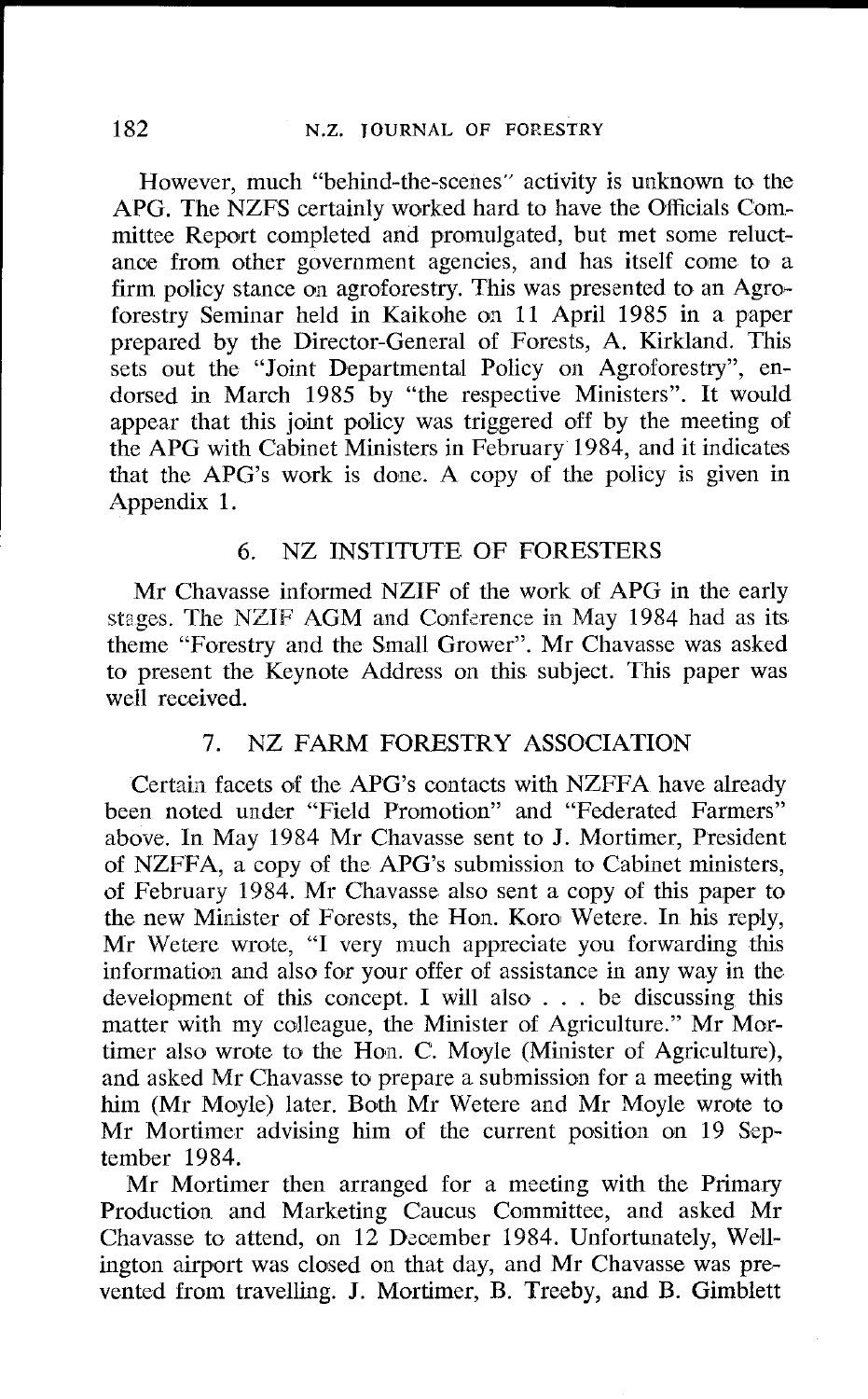(all of the NZFFA) attended, and presented Mr Chavassu's submissioa. The final "Recommendation" in this paper reads:

"As a means of achieving optimum land use, there is a need to integrate farming and forestry. It is our firm view that a means of achieving this is agroforestry. Rather than the present low key approach, we believe that agroforestry needs major promotion by all the agencies (State and private) involved in land use and development.

"We also believe there should be a major emphasis on production of decorative and special-purpose timbers for export, accompanied by a scaling down of conventional forestry, with generalpurpose tree species on poorer soils and more remote and steep sites."

The outcome of the meeting with the Caucus Committee was conveyed to Mr Mortimer by G. Carroll, Research Officer, Government Research Unit, on 15 March 1985, and noted: "Draft Policy for Agroforestry are being drafted by the Forest Service, MAF and Lands and Survey Dept. There will be a chance for public input on these. These movements have followed your Delegation's meeting with the Primary Production and Marketing Caucus Committee."

On 4 March 1985 J. Mortimer wrote to J. J. Hosking, chairman of the NZFFA Past Presidents' Committee, noting that "It was our feeling that this concept (agroforestry) was an essential ingredient of farm forestry and we should continue to give it every support . . . Executive would like your committee to make this a priority item on your agenda at your April meeting and come up with some recommendations as to how the Farm Forestry Association can best help agroforestry."

#### **CONCLUSION**

The APG meeting with Cabinet ministers in February 1984 triggered off considerable interest in agroforestry both among The APG meeting with Cabinet ministers in February 1984<br>triggered off considerable interest in agroforestry both among<br>government organizations and in Cabinet — both the National<br>edministration up to July 1984 and subseque administration up to July 1984 and subsequently the Labour government. Much activity was unknown to the APG but, although it seems that initially some of the agricultural sector was cautious, the position now is that there is a joint policy involving the various agencies which is strongly supportive of agroforestry. Increasing research has been undertaken, both by the FRI and by agricultural research groups (MAF, DSIR). Federated Farmers is also in favour of the concept.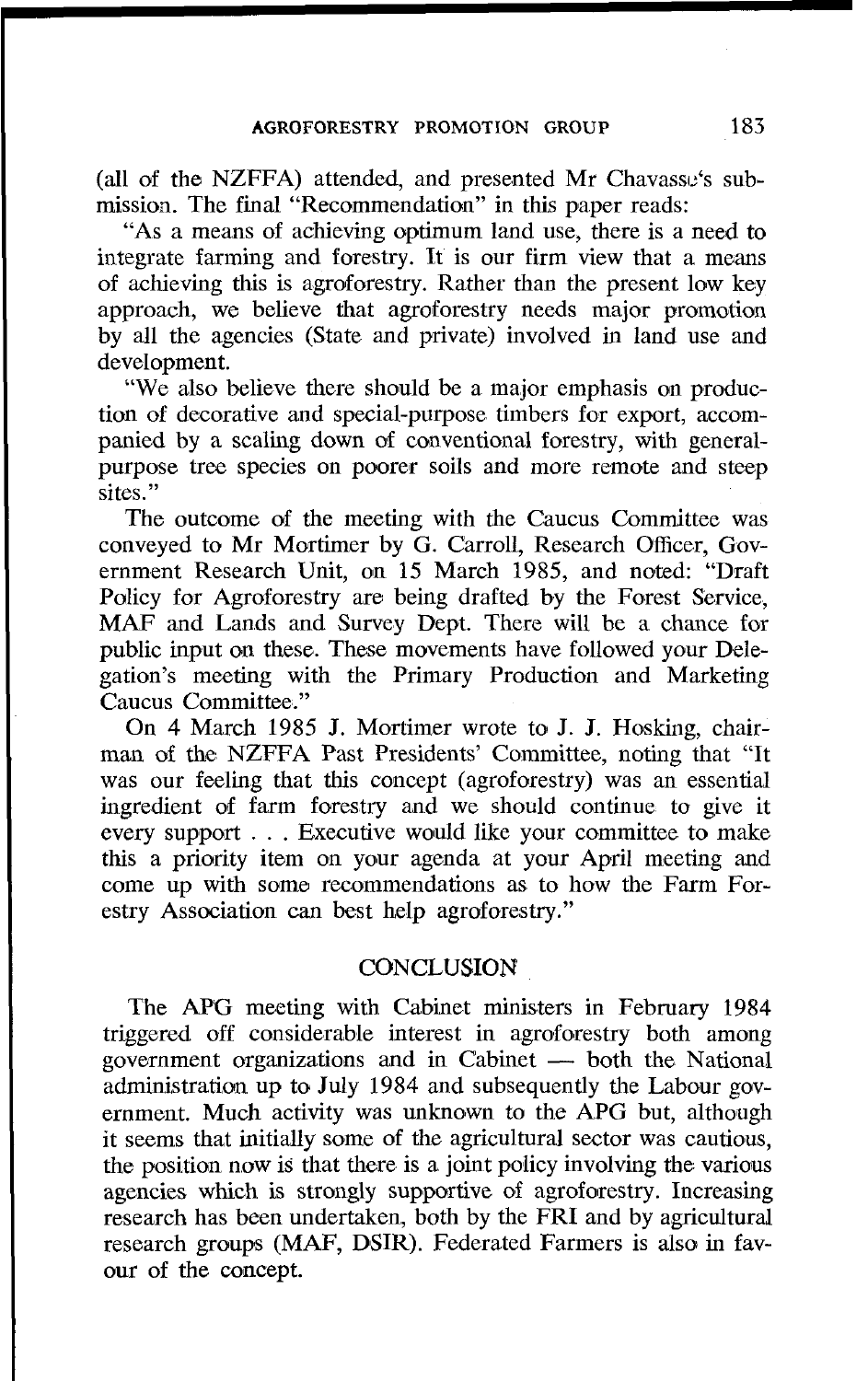Tacitly, the work of the APG has been gradually assumed by the NZFFA, which has become the leading protagonist of agroforestry. And, on this issue, the NZFFA has forged close links with Federated Farmers.

The work of the APG can thus come to an end, as it has achieved its aims.

#### **APPENDIX 1**

#### **The Joint Departmental Policy on Agroforestry**

The joint policy was endorsed in March 1985 by the Ministers of Agriculture and Forests. The policy is bascd on the Officials Committee Report which was completed in March 1984 (not rclcased), the Technical Workshop on Agroforestry recominendations dated June 1984, and subscqucnt interdcparimental discussions (which havc included consideration of the 1984 Budget). The basis of departments' approach to agroforestry, within the framework of current activities is to:

- (1) Ensure that landowners are made aware of the potential contribution agroforestry can makc to land use divcrsification though:
	- Planned programmes to provide agroforestry demonstrations in key districts (using Statc forests, Crown devclopment blocks and private land as necessary).
	- $-$  Development of extension packages on agroforestry (through good liaison between government departments, agencies and interested private organisations).
	- Extended extension programmes to those areas likely to give a high level of return in both the short and long term, as overall priorities allow.
	- $\rightarrow$  Further development of the computer-based simulation model SILMOD and make it available to allow inforrncd decision making.
- (2) Encourage inicgratcd land use on lands of the Crown to increase overall productivity and product diversification through:<br>
— Extension of forest grazing operations on a range of State forests
	- throughout thc country. - Extension of forest grazing operations on a range of State forests<br>throughout the country.<br>- Establishment of a well-managed agroforestry component into appro-
	- priate Crown development blocks.
- **(3)** Ensure that the policy environment does not constrain the best use of resources in agroforestry by:
	- Assessing thc impact of Government interventions and removing market distortions and other discriminating factors whcrever possible.
	- $-$  Maintaining competitive sales procedures for State wood so that they provide a realistic market base for the private grower.
	- Reviewing legislation to allow greater flexibility in patterns of ownership including co-operatives and joint ventures.
	- Widening the statistical base to monitor the development of agroforestry.